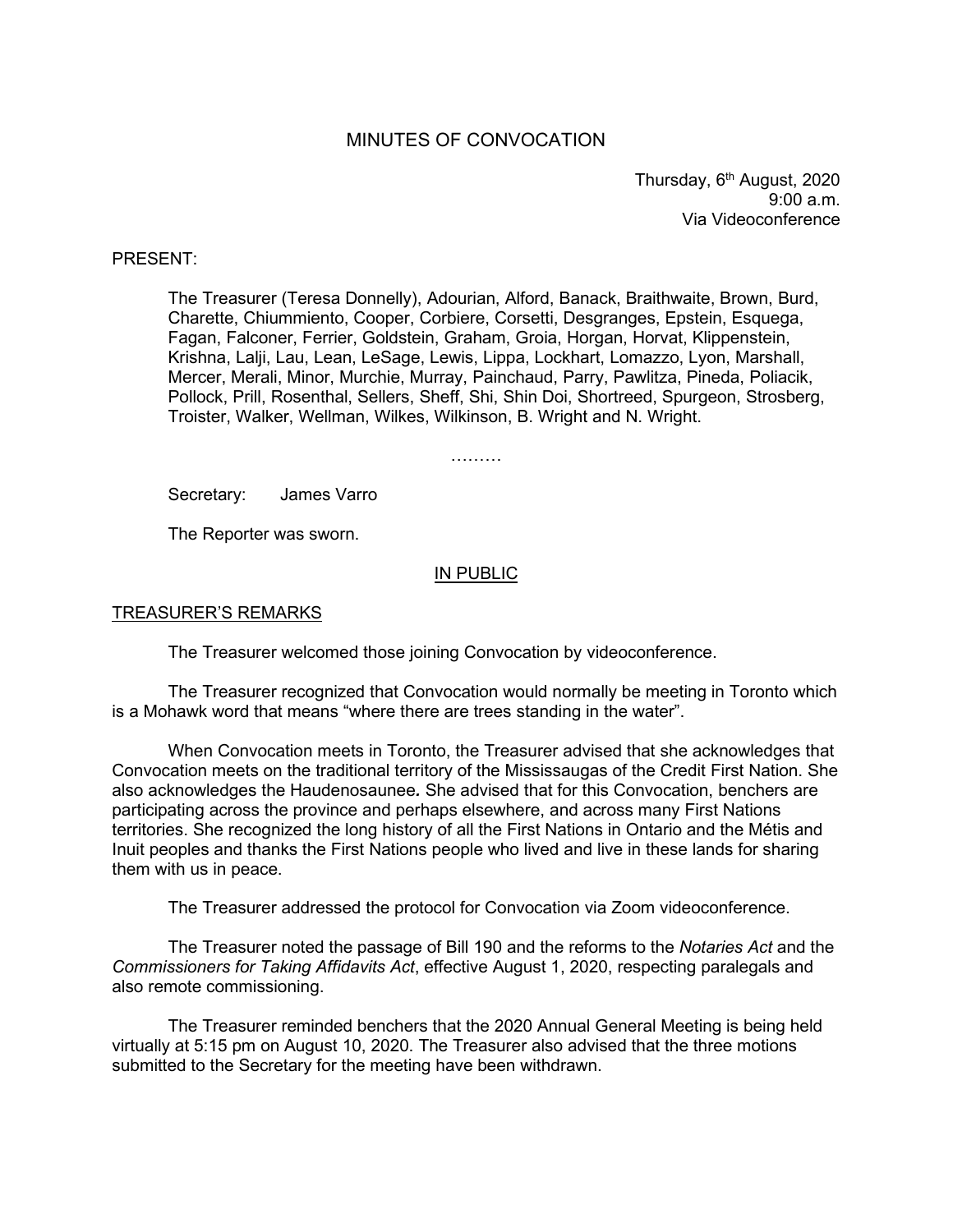The Treasurer noted the call by the Law Society for applicants for a number of external appointments made by the Law Society, and that applications can be made online through the Law Society's website.

The Treasurer advised that in light of David Wright's decision to move to a new role in the fall of this year, a recruitment process has begun and a committee created by the Treasurer to assist with the selection and appointment of a new Law Society Tribunal Chair.

The Treasurer referred to the consultation on the Family Legal Services Provider licensing model, and the deadline for comments on November 30, 2020.

The Treasurer informed benchers of her recent outreach initiatives since her election in June.

The Treasurer advised that she would be delivering greetings at the virtual gala for the Women's Law Association of Ontario this evening.

The Treasurer reminded benchers that the deadline for nominations for the Human Rights Award is September 30, 2020.

The Treasurer informed Convocation that from May 1 to July 31, 1594 lawyers and 120 paralegals have been licensed and congratulated them and welcomed them to the Law Society. The Treasurer also thanked the Professional Development & Competence Division staff under Priya Bhatia's leadership for the successful launch of the online examination platform.

The Treasurer congratulated Dr. Ryan Alford on the recent publication of his book "Seven Absolute Rights – Recovering the Historical Foundations of Canada's Rule of Law".

The Treasurer congratulated Gerard Charette for recently completing a Master of Arts in Theology.

## MOTION – CONSENT AGENDA – Tab 1

It was moved by Ms. Corbiere, seconded by Ms. Murchie, that Convocation approve the consent agenda set out at Tab 1 of the Convocation Materials.

Carried

## Tab 1.1 – DRAFT MINUTES OF CONVOCATION

The draft minutes of Convocation of June 26, 2020 were confirmed.

## Tab 1.2 - MOTIONS

## Re: Tab 1.2.1 – Tribunal Appointments

THAT Teresa Donnelly be removed from the Hearing and Appeal Divisions of the Law Society Tribunal at her own request, as a result of her election as Treasurer on June 26, 2020.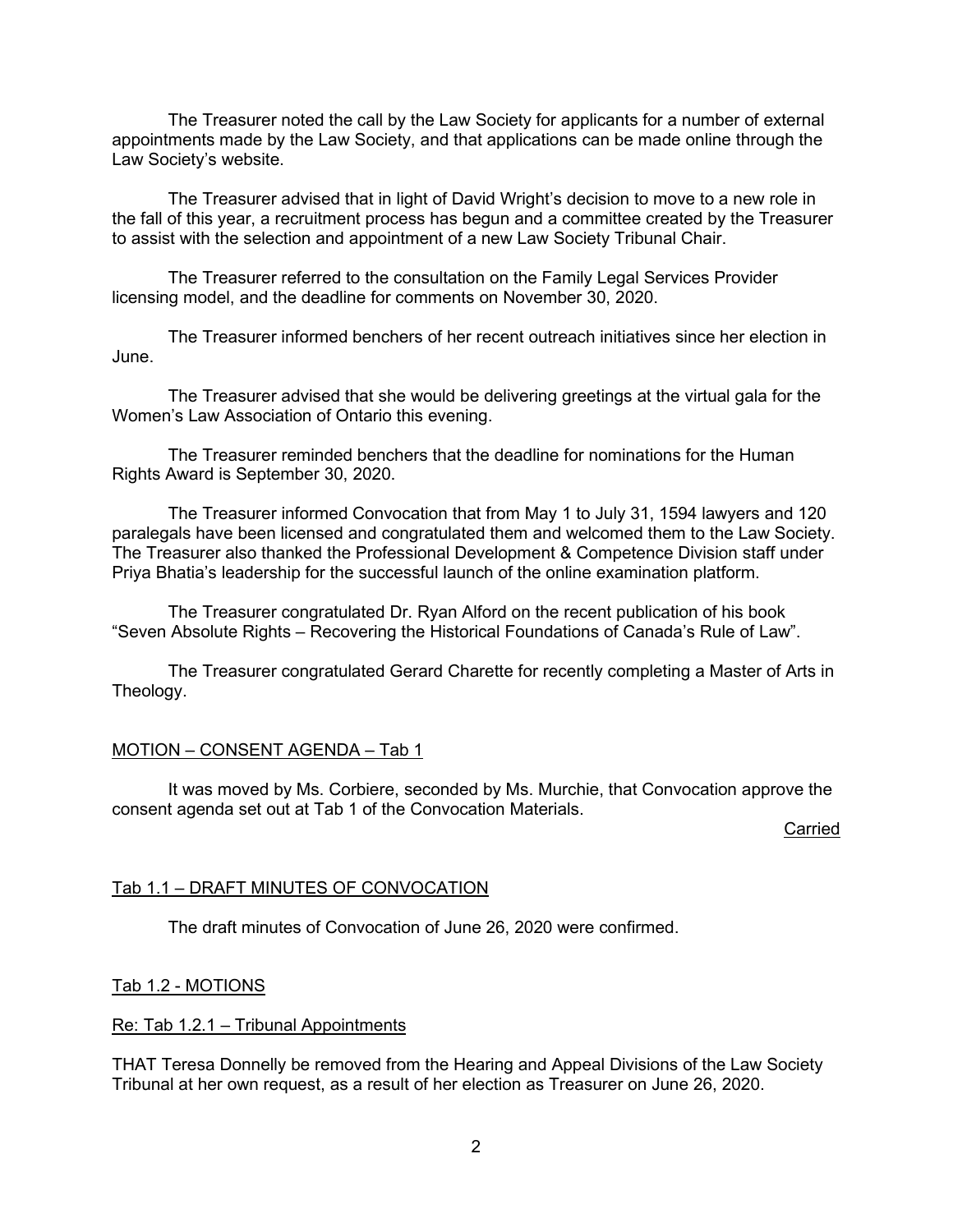THAT Michael LeSage and Atrisha Lewis be appointed to the Hearing Division of the Law Society Tribunal for a term ending May 28, 2021.

**Carried**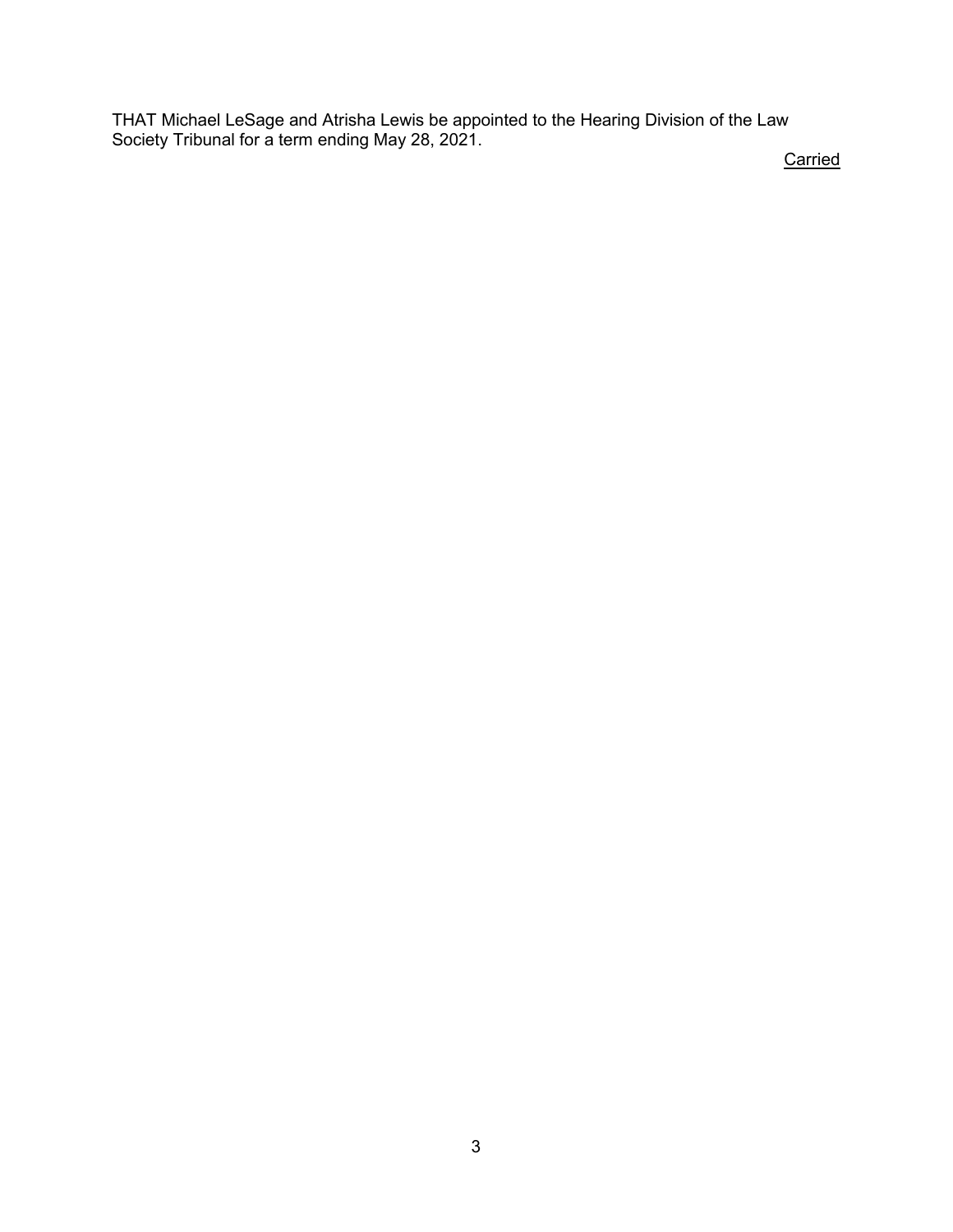## IN PUBLIC

## MOTION – COMMITTEE AND OTHER APPOINTMENTS

It was moved by Mr. Poliacik, seconded by Mr. Esquega:

THAT the list of appointments and task force Terms of Reference, as indicated, under **Schedule A** be approved.

THAT Geneviève Painchaud be appointed to the Law Commission of Ontario Board of Governors for a term of three years effective October 15, 2020.

THAT Etienne Esquega be appointed to the Law Foundation of Ontario Board of Trustees, to replace Isfahan Merali at her request.

THAT Convocation approve Clare Sellers for election to the LawPRO Board of Directors, so that the Law Society nominees are Robert Adourian, Clare Sellers, Julia Shin Doi and Andrew Spurgeon.

THAT Geoff Pollock be appointed to the Ontario Justice Education Network Board of Directors for a three-year term.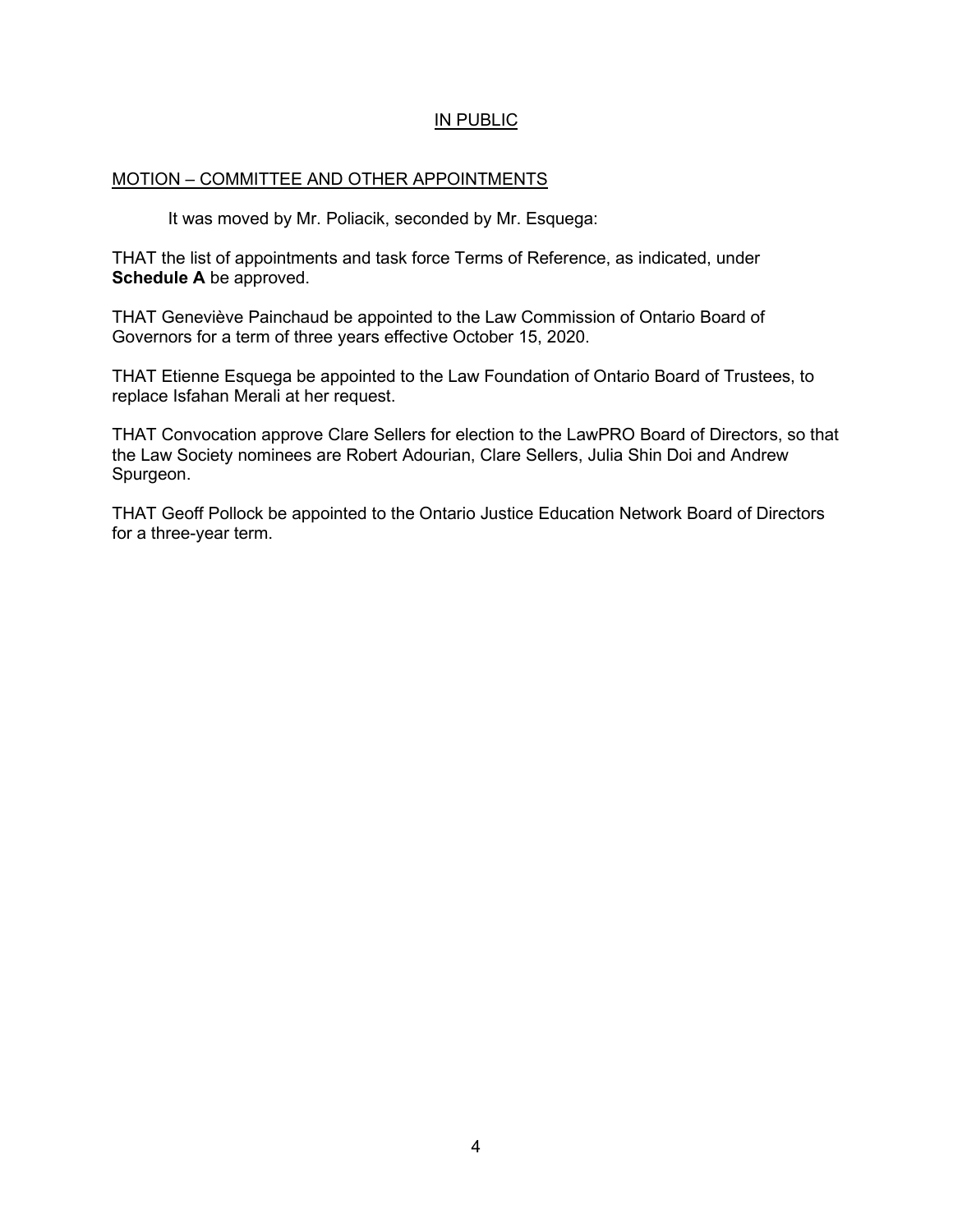### SCHEDULE A COMMITTEE, TASK FORCE, WORKING GROUP AND OTHER APPOINTMENTS

*Not included in the list of appointments in Schedule A are appointments or reappointments not currently required because the appointments have not yet expired or no changes are being made to certain groups.*

#### **COMMITTEES**

**Access to Justice** Cathy Corsetti (Co-Chair) Doug Wellman (Co-Chair) Murray Klippenstein (Vice-Chair) Robert Burd Jean-Jacques Desgranges Sam Goldstein Shelina Lalii Benson Lau Marian Lippa Michelle Lomazzo Cecil Lyon Barbara Murchie Brian Prill Jonathan Rosenthal

Audit & Finance Joseph Groia (Chair) Lubomir Poliacik (Vice-Chair) Ryan Alford Seymour Epstein Gary Graham Philip Horgan Vern Krishna Shelina Lalji Michelle Lomazzo Cecil Lyon Clare Sellers Sidney Troister Tanya Walker

**Compensation** Teresa Donnelly (Chair) Robert Burd Joseph Groia Gerald Sheff Jacqueline Horvat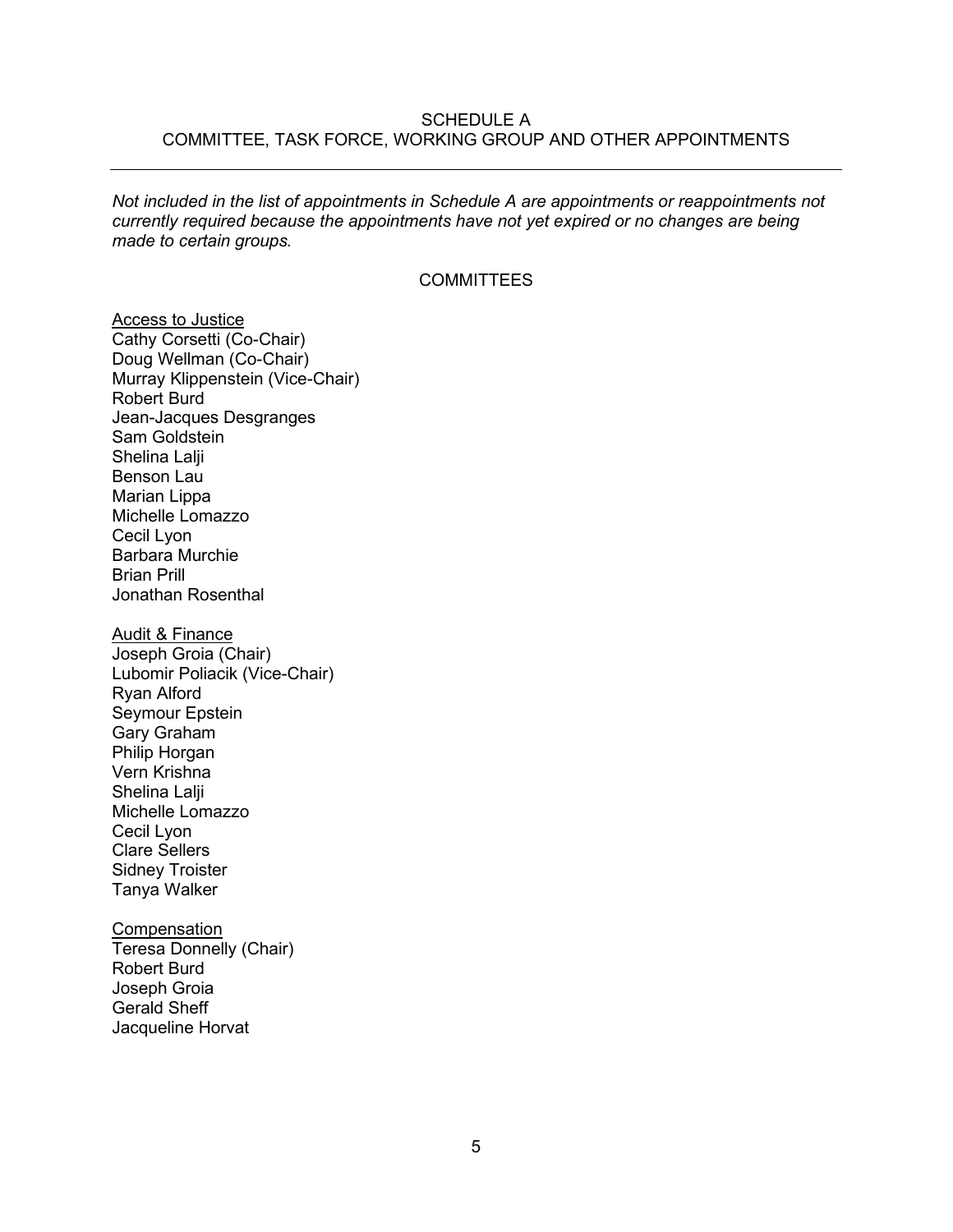Compensation Fund Lubomir Poliacik (Chair) Shelina Lalji (Vice-Chair) Jack Braithwaite Geneviève Painchaud Clare Sellers

### Equity and Indigenous Affairs

Dianne Corbiere (Chair) Atrisha Lewis (Vice-Chair) Jorge Pineda (Vice-Chair) Robert Burd Etienne Esquega John Fagan Julian Falconer Murray Klippenstein Nancy Lockhart Megan Shortreed Alexander Wilkes

#### Law Society Awards/LL.D. Advisory

Teresa Donnelly (Chair) Gerard Charette Dianne Corbiere Cheryl Lean Marian Lippa Isfahan Merali Geneviève Painchaud Julia Shin Doi

### Paralegal Awards

(External appointees not included) Teresa Donnelly (Chair) Joseph Chiummiento (Vice-Chair) Robert Burd Cathy Corsetti Seymour Epstein Shelina Lalji Marian Lippa Michelle Lomazzo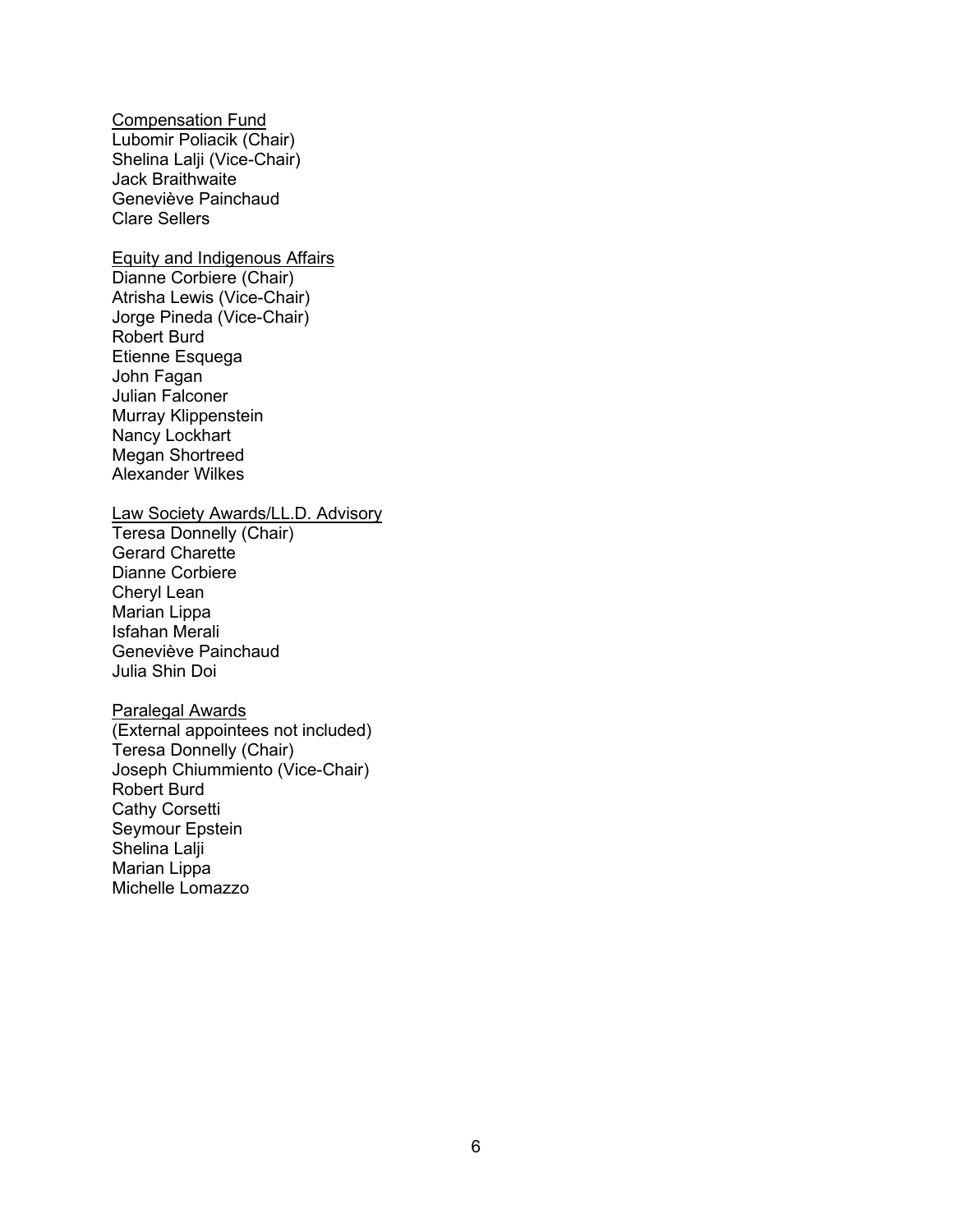Paralegal Standing Robert Burd (Chair) Joseph Chiummiento (Vice-Chair) Cathy Corsetti Seymour Epstein Sam Goldstein Shelina Lalji Marian Lippa Michelle Lomazzo Geneviève Painchaud Geoff Pollock Chi-Kun Shi Doug Wellman Claire Wilkinson Priority Planning Government and Public Affairs Litigation Teresa Donnelly (Chair) Jacqueline Horvat (Vice-Chair) Robert Burd Joseph Chiummiento Dianne Corbiere Cathy Corsetti Joseph Groia Philip Horgan Nancy Lockhart Barbara Murchie Lubomir Poliacik Megan Shortreed Andrew Spurgeon Sidney Troister

Proceedings Authorization

Jacqueline Horvat (Chair) Robert Adourian Cathy Corsetti Jonathan Rosenthal Gerald Sheff Claire Wilkinson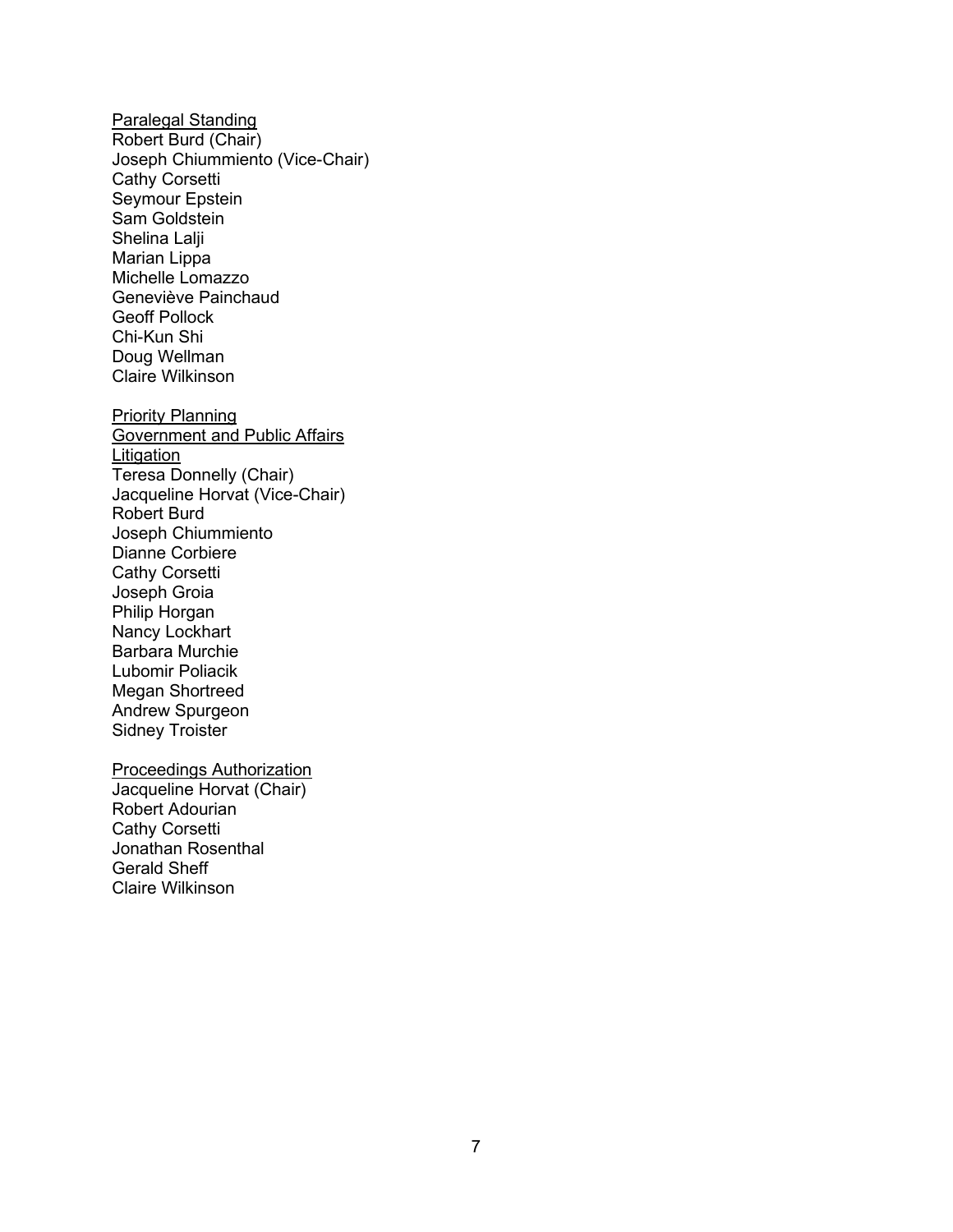Professional Development and Competence

Barbara Murchie (Chair) Philip Horgan (Vice-Chair) Claire Wilkinson (Vice-Chair) Ryan Alford Jack Braithwaite Jared Brown Murray Klippenstein Marian Lippa Cecil Lyon Trevor Parry Sidney Troister Doug Wellman Alexander Wilkes

### Professional Regulation

Megan Shortreed (Chair) Jacqueline Horvat (Vice-Chair) Michelle Lomazzo (Vice-Chair) Robert Adourian Gerard Charette Etienne Esquega Julian Falconer Michael LeSage Jorge Pineda Jonathan Rosenthal Clare Sellers Andrew Spurgeon Nicholas Wright

#### **Tribunal**

Julia Shin Doi (Chair) Marian Lippa (Vice-Chair) Ryan Alford (Vice-Chair) Jared Brown Jean-Jacques Desgranges Paul Cooper John Fagan Michael LeSage Isfahan Merali C. Scott Marshall Barbara Murchie Chi-Kun Shi Geneviève Painchaud Tanya Walker David Wright (*Ex Officio*)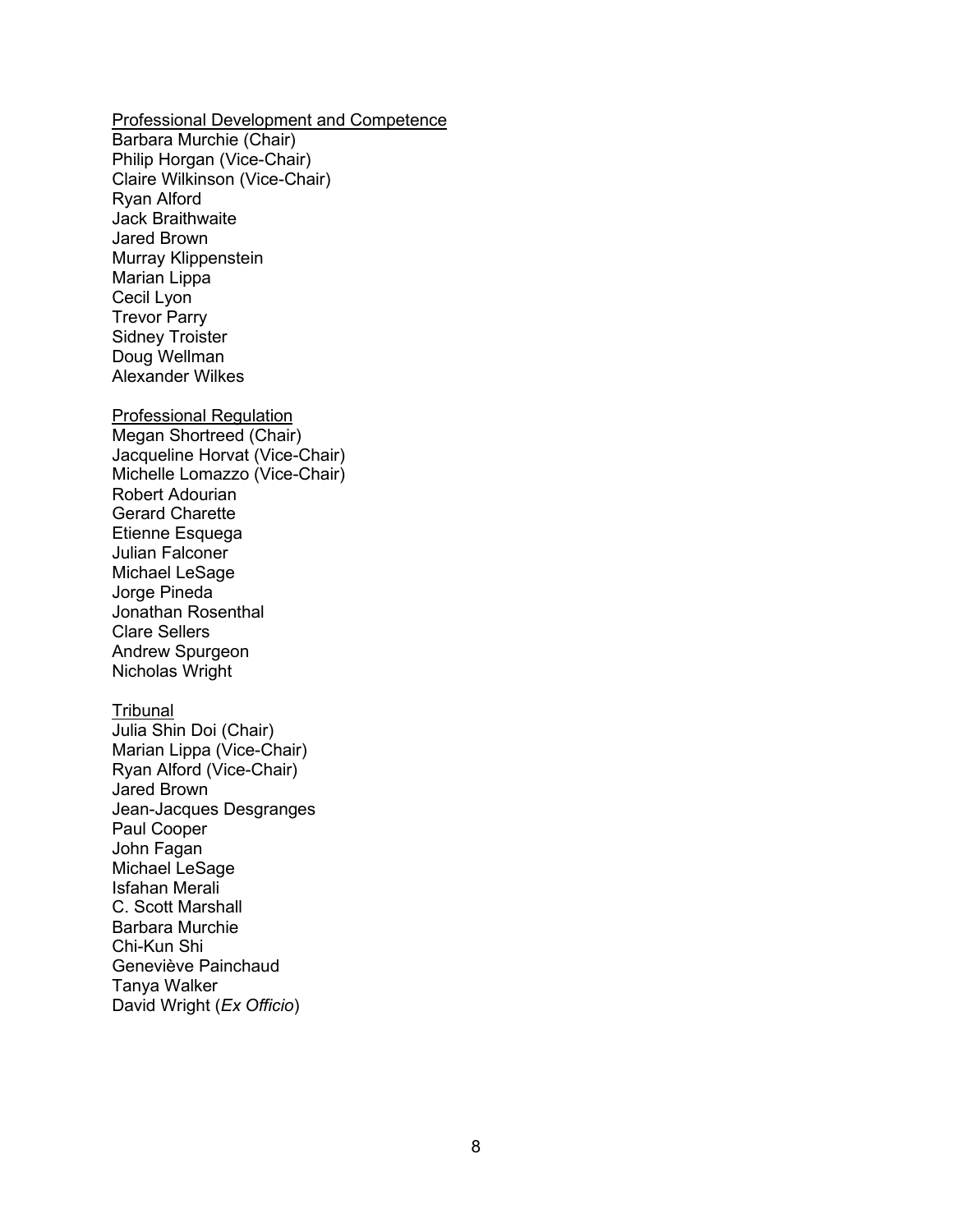# Committee of Benchers under By-Laws 4, 7, 10 and 14

Gerard Charette Cathy Corsetti Seymour Epstein C. Scott Marshall Julia Shin Doi

## Committee of Benchers under By-Law 11

Cathy Corsetti C. Scott Marshall Julia Shin Doi

#### TASK FORCES

Competence Task Force Sidney Troister (Chair) C. Scott Marshall (Vice-Chair) Ryan Alford Joseph Chiummiento Dianne Corbiere Cathy Corsetti Cheryl Lean Atrisha Lewis Barbara Murchie Geneviève Painchaud Jorge Pineda Megan Shortreed Andrew Spurgeon Claire Wilkinson Alexander Wilkes

#### **Competence Task Force - Terms of Reference**

#### Mandate and Objective**:**

The Competence Task Force will examine the Law Society's regulatory approaches to ensuring and improving lawyer and paralegal post-licensure competence. It will examine the principles and rationales for regulating post-licensure competence and will study potential approaches in order to identify the most appropriate regulatory tools available.

The Task Force's objective is to recommend an effective, proportionate, and balanced regulatory framework addressing career long licensee competence, in a manner that protects the public interest and is responsive to the public's legal needs.

The Task Force will:

- identify the key components of professional competence in a dynamic and evolving environment for legal professionals;
- consider the Law Society's legislative mandate for regulating post-licensure competence, and identify the principles and rationales on which the Law Society should proceed;
- study approaches to post-licensure competence used in other jurisdictions and by other professional regulators;
- articulate a regulatory framework for post-licensure competence that:
	- o prioritizes proactively identifying and mitigating risks and reducing demonstrated harms;
	- enables the achievement of competence benchmarks in a manner that is not duplicative, onerous or fails to address certain risks;
- consider whether, and if so how, the regulatory framework should include improving post-licensure competence as well as ensuring minimum competence
- assess the effectiveness of the post-licensure competence programs and procedures currently operated or supported by the Law Society, including assessing:
	- o the validity of the program's policy objectives,
	- o the effectiveness of the program in meeting its objectives,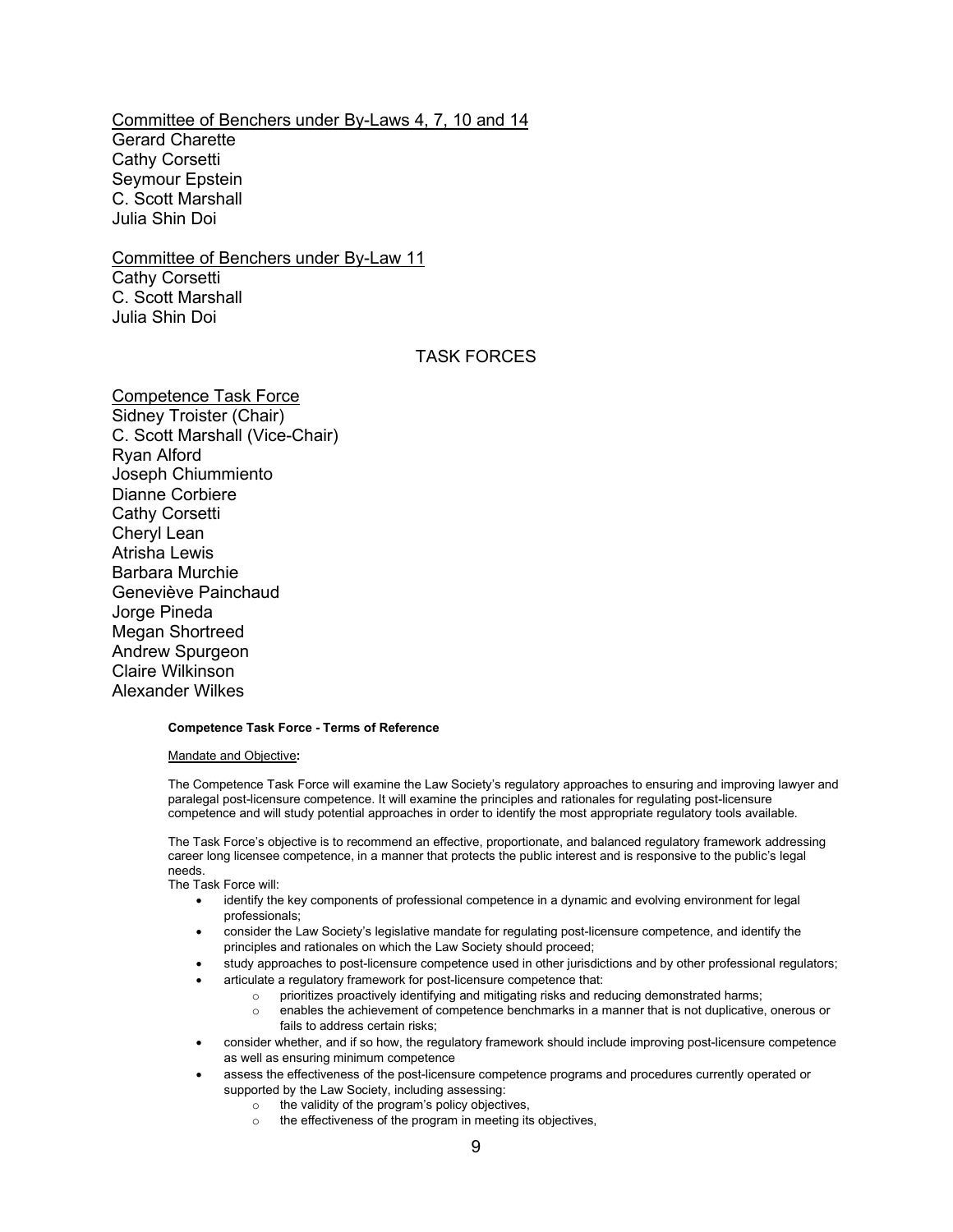- o the efficiency of the program in delivering its outcomes,
- o the efficiency, including cost-effectiveness, of the program's structure for its purpose,
- o the proportionality of the program's operations and regulatory obligations in relation to its purpose and objectives, and
- whether the Law Society is or continues to be the appropriate body to support the program;
- determine which programs and procedures, based on the assessment, should continue, be modified or restructured, or be ended;
- identify and evaluate alternative post-licensure competence programs and procedures that would better achieve the regulatory framework articulated;
- identify any policy issues arising from these determinations that may require review by a standing or other committee;
- consider any budgetary implications arising from these determinations that may require referral to the Audit & Finance Committee;
- update Convocation from time to time on the Task Force's work; and
- submit a final report, including recommendations, to Convocation.

#### Parameters:

In undertaking this work the Task Force is expected to be open to re-evaluating the Law Society's approaches to postlicensure competence, in light of continuous changes in the legal landscape, in the profiles and practices of the legal professions, in the legal needs of the public, and in regulatory best practices.

The Task Force's work will involve evaluating current Law Society programs and procedures, as well as identifying and considering alternative options for regulating post-licensure competence, such as specialized licensing for certain types of practice and self-reported competence evaluations and learning plans.

Current Law Society programs and procedures include:

- continuing professional development programming and the annual CPD requirement;
- quality assurance programs, such as practice management reviews and spot audits;
- practice supports and resources, such as the Practice Management Helpline and the Coach and Advisor
- Network; • the Certified Specialist program; and
- the Great Library and the Legal Information and Resource Network.

#### Methodology:

The Task Force will study potential regulatory approaches and tools using environmental scans and ongoing subject monitoring, data collection and assessment, review of leading reports, and engagement with subject matter experts. The Task Force will also consult widely as engages in its work and as it develops any recommendations.

#### Timetable:

The Task Force will commence its work under these terms of reference in the fall of 2020 and will meet regularly thereafter. The Task Force will report to Convocation from time to time on the Task Force's work, as appropriate, and will submit a status report to Convocation by September 2021. That report should include a plan and timetable for completing the Task Force's work by no later than June 2022.

#### Technology Task Force

Jacqueline Horvat (Chair) Jack Braithwaite (Vice-Chair) Gary Graham (Vice-Chair) Paul Cooper Seymour Epstein Cheryl Lean Michelle Lomazzo Brian Prill Clare Sellers Andrew Spurgeon Harvey Strosberg Nicholas Wright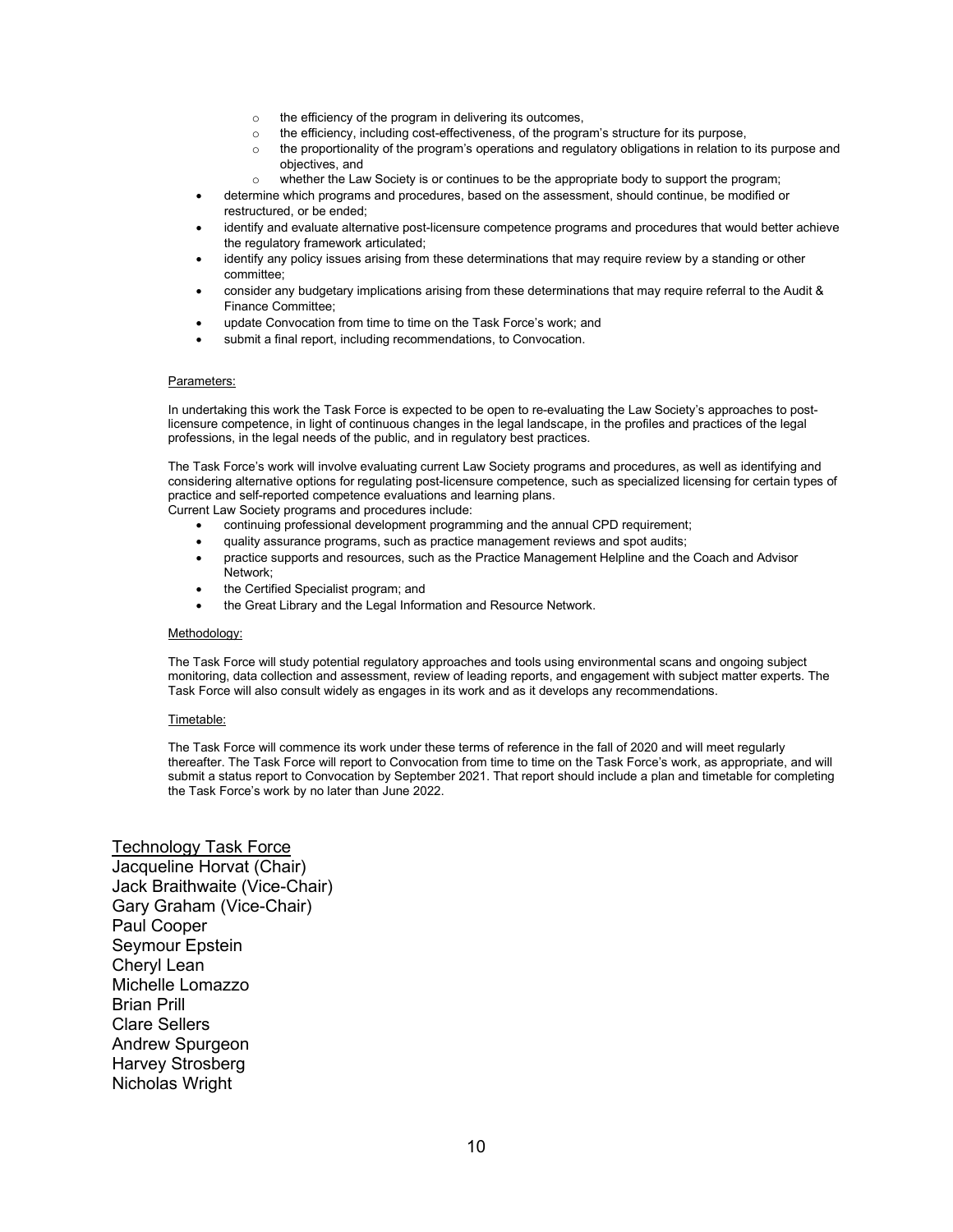### WORKING/OTHER GROUPS

### Human Rights Monitoring Group (Equity)

Julian Falconer (Co-Chair) Tanya Walker (Co-Chair) Paul Cooper Atrisha Lewis Marian Lippa Isfahan Merali Lubomir Poliacik Doug Wellman

# Mental Health Working Group (PRC)

Gerard Charette (Co-Chair) Etienne Esquega (Co-Chair) Jean-Jacques Desgranges John Fagan Sam Goldstein Shelina Lalii Benson Lau Geoff Pollock Brian Prill Chi-Kun Shi Andrew Spurgeon Claire Wilkinson Nicholas Wright

### OTHER APPOINTMENTS

Summary Disposition Atrisha Lewis Chi-Kun Shi

Mr. Fagan moved, seconded by Mr. Desgranges, that the motion be amended to remove the Competence Task Force and its Terms of Reference.

Lost

Mr. Horgan, Mr. Klippenstein and Mr. Poliacik abstained.

The main motion carried.

Dr. Alford, Mr. Charette, Mr. Desgranges, Mr. Fagan, Ms. Lean, Mr. Lyon, Mr. Parry, Mr. Pollock and Ms. Shi abstained.

### PRIORITY PLANNING COMMITTEE REPORT

Ms. Horvat presented the Report.

### Re: Amendments to By-Law 3 Respecting Inter-Jurisdictional Mobility

It was moved by Ms. Horvat, seconded by Ms. Shortreed, that Convocation on the recommendation of the Priority Planning Committee make amendments to By-Law 3 to revoke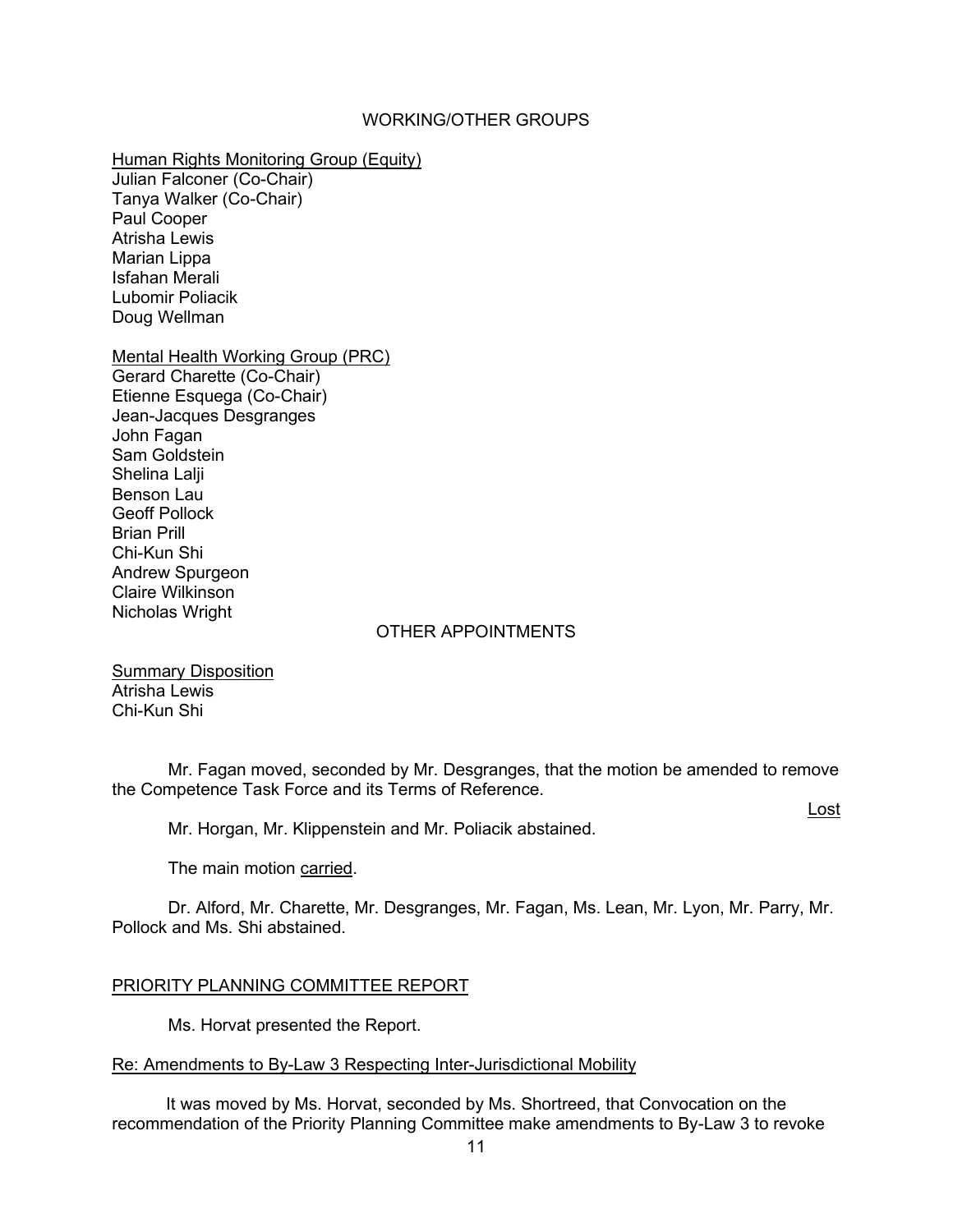the mandate of the Inter-Jurisdictional Mobility Committee (IJMC) and add the function of the IJMC to the mandate of the Professional Development & Competence Committee as set out in the motion at Tab 3.1.1.

Carried

### Re: Recommendations for Strategic Change

Ms. Miles presented the Report.

It was moved by Ms. Horvat, seconded by Ms. Shortreed, that on the recommendation of the Priority Planning Committee, Convocation adopt the following motions:

1. That amendments in principle to By-Law 8 be approved to require licensees to submit their reporting of trust account information electronically through the Law Society Portal, namely trust account opening and closing information throughout the year as applicable, and the detailed trust account information currently reported through the Annual Report, by March 31; and that the Law Society automate the reporting of trust account information by licensees.

Carried

- 2. That amendments in principle to By-Laws 5, 6.1 and 8 be approved to:
	- a. provide for a single standardized due date of March 31 for paying the Annual Fee, completing and reporting the Continuing Professional Development ("CPD") requirements, and completing the Annual Report, beginning in 2021;
	- b. eliminate all late fees for non-compliance with the requirements in 2.a, above; and
	- c. reduce the default periods for the requirements in 2.a, above, to 30 days for 2021 and 2022 and to 15 days for 2023, so that the Law Society may promptly begin the suspension process of a licensee who fails to comply with the requirements by the due date.

#### Carried

Mr. Charette and Mr. Cooper abstained.

3. That amendments in principle to By-Law 5 be approved to remove the exemption from the requirement to pay the Annual Fee for licensees who are over 65 years of age and who do not practise law or provide legal services, beginning in 2021 and for subsequent years.

Carried

Mr. Adourian, Mr. Fagan, Mr. Groia, Ms. Lean, Ms. Lippa, Mr. Lyon, Mr. Parry and Mr. Pollock abstained.

4. That amendments in principle to By-Law 5 be approved to remove the exemption from the requirement to pay the Annual Fee for licensees who have practised law in Ontario for a period of 50 years, beginning in 2021 and for subsequent years.

Mr. Burd moved, seconded by Mr.Groia, that the motion be amended by adding the following at the end of the motion: "but that licensees who currently have achieved this status and who are currently exempt be grandparented and continue to be exempt."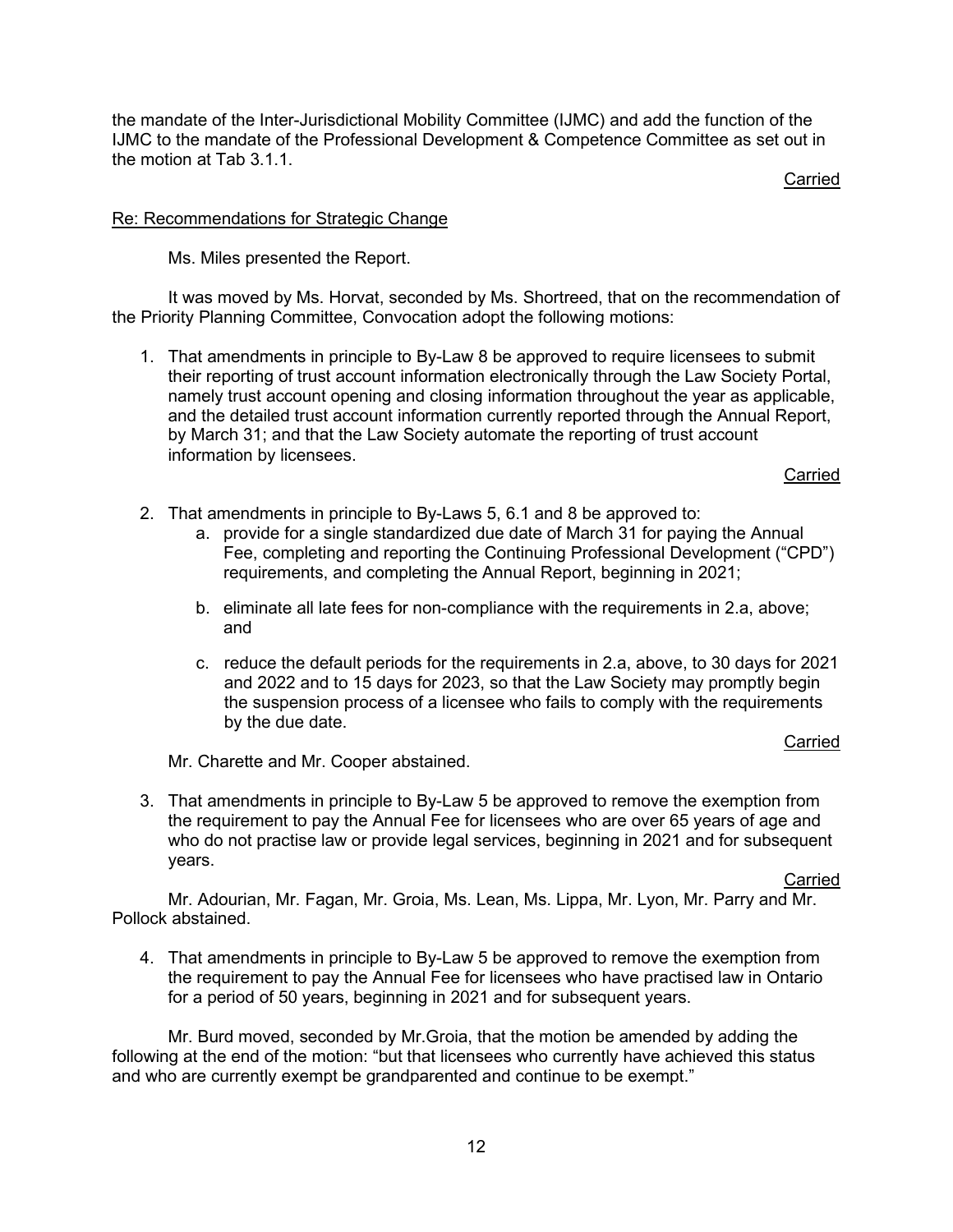Mr. LeSage moved that fees be exempted for new licensees with less than five years of practice who are earning less than \$50,000 per year.

The Treasurer ruled the motion out of order as unrelated to the motion currently before Convocation.

The motion to amend was lost.

Mr. Braithwaite abstained.

The main motion carried.

Ms. Lean abstained.

5. That the Law Society exercise its authority in subsection 48(1) of the *Law Society Act* to revoke a licensee's licence if the licence has been administratively suspended for more than 12 months, beginning in 2021.

Carried

### NOTICE OF MOTION

The Treasurer introduced the subject of the motion and referred to the Bencher Code of Conduct Working Group she created, as reflected in Tab 2 of the Convocation Materials, noting the intention to address a number of issues related to the Code.

Ms. Sellers, with the agreement of Ms. Lockhart, withdrew the motion, on the understanding that the issues raised in the motion are to be referred to the working group.